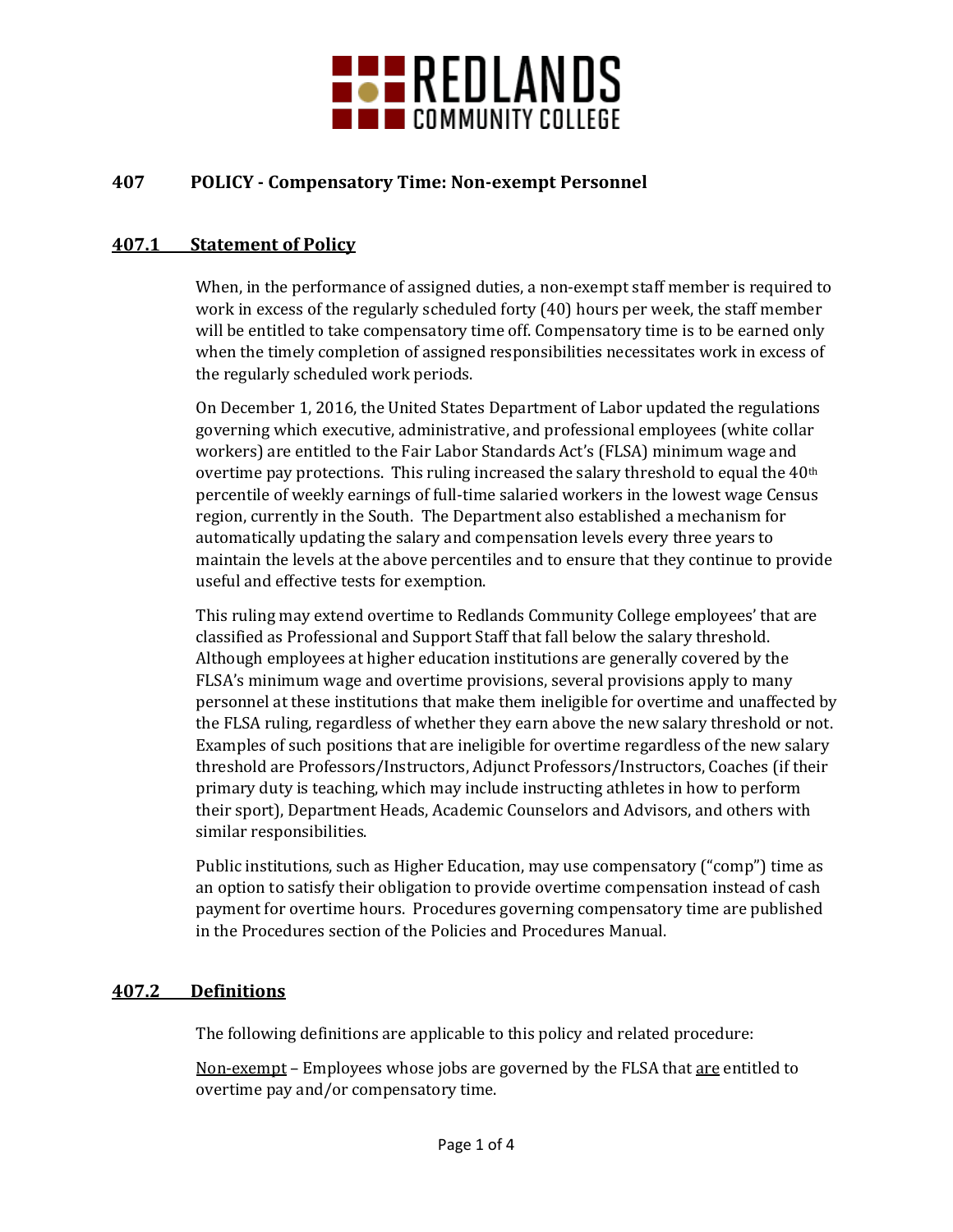

Exempt – Employees whose job are governed by the FLSA that are not entitled to overtime pay and/or compensatory time.

Adopted 1986 Revised 1991 Revised February 2001 Revised June 2016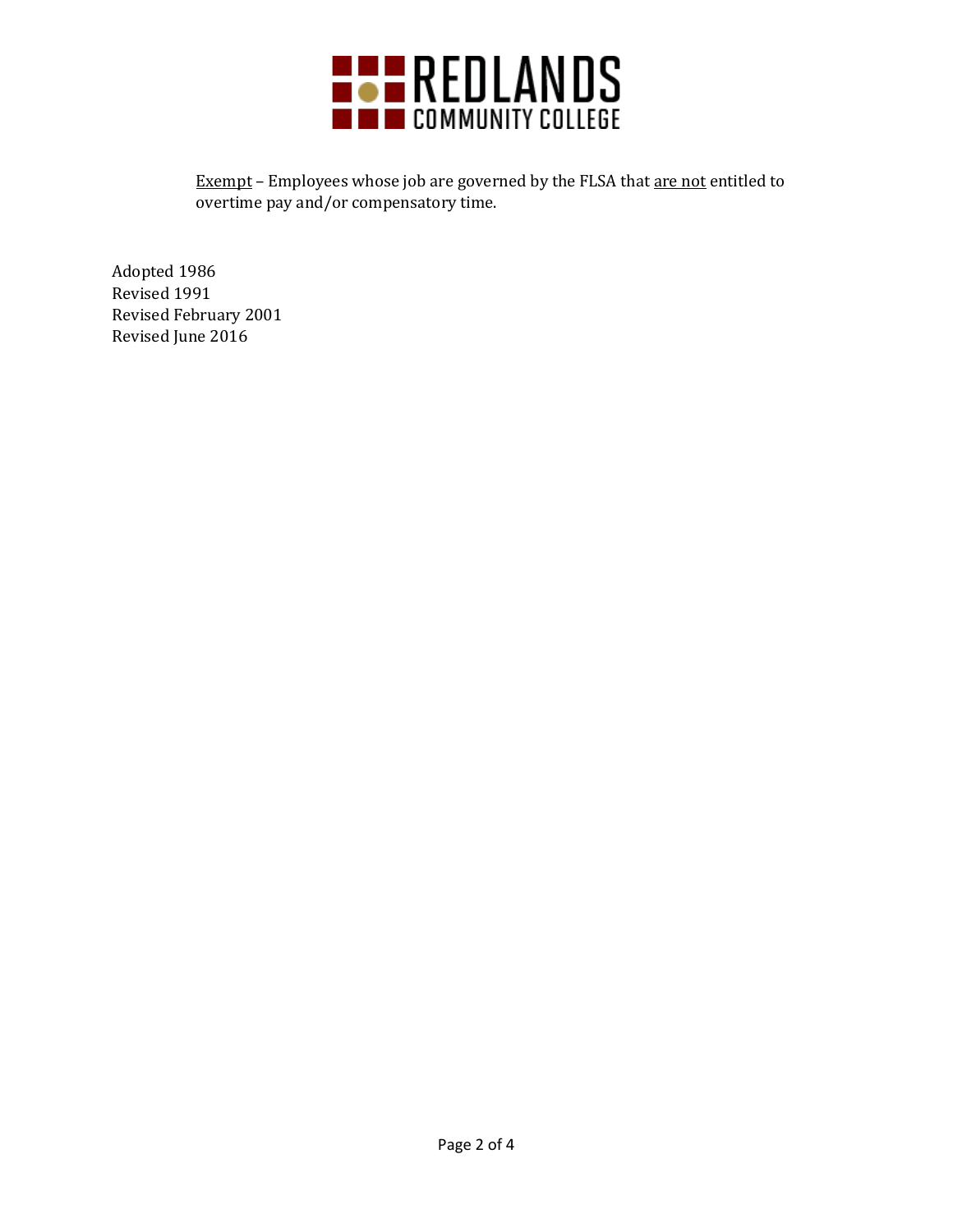

# **407 PROCEDURE - Compensatory Time: Non-Exempt Personnel**

#### **407.1:1 Prior Approval of Compensatory Time**

Prior approval from the employee's immediate supervisor is required before a nonexempt staff employee may work in excess of the regularly scheduled forty (40) hours per week and earn compensatory time.

## **407.1:2 Rate of Compensatory Time**

The rate of compensatory time allowed will be one and one-half  $(1 \frac{1}{2})$  hours for every hour that is worked in excess of the regularly scheduled forty (40) hours per week. The designated workweek for Redlands Community College is Sunday through Saturday.

## **407.1:3 Accumulation Allowed**

The maximum compensatory time which may be accrued by a non-exempt staff employee is 240 hours. Supervisors must ensure their subordinates do not exceed the 240-hour compensatory time limit.

#### **407.1:4 Work Week Adjustment**

Compensatory time at the rate of hour-for-hour may be given within the work week (Sunday through Saturday) in which it was accrued. For example, if an employee who normally works from 8:00 a.m. to 5:00 p.m., Monday through Friday, has worked 40 hours by 1:00 p.m. on Friday; he/she may be given time off from 1:00 p.m. to 5:00 p.m. on the Friday of that work week. This is referred to as a work week adjustment.

#### **407.1:5 Use of Accrued Compensatory Time**

An employee receiving compensatory time must use accrued compensatory time within one-hundred eighty (180) days following the day on which it was accrued. If accrued compensatory time off is not used within this period, the employee must be paid for the earned compensatory time off at the overtime rate in effect when earned.

Prior approval from the employee's immediate supervisor is required before a nonexempt staff employee may use earned compensatory time. The request to use compensatory time must be requested through the Colleague Self-Service leave program. The use of compensatory time is not granted until the supervisor approves the time off by logging into Colleague Self-Service and approving the request. The non-